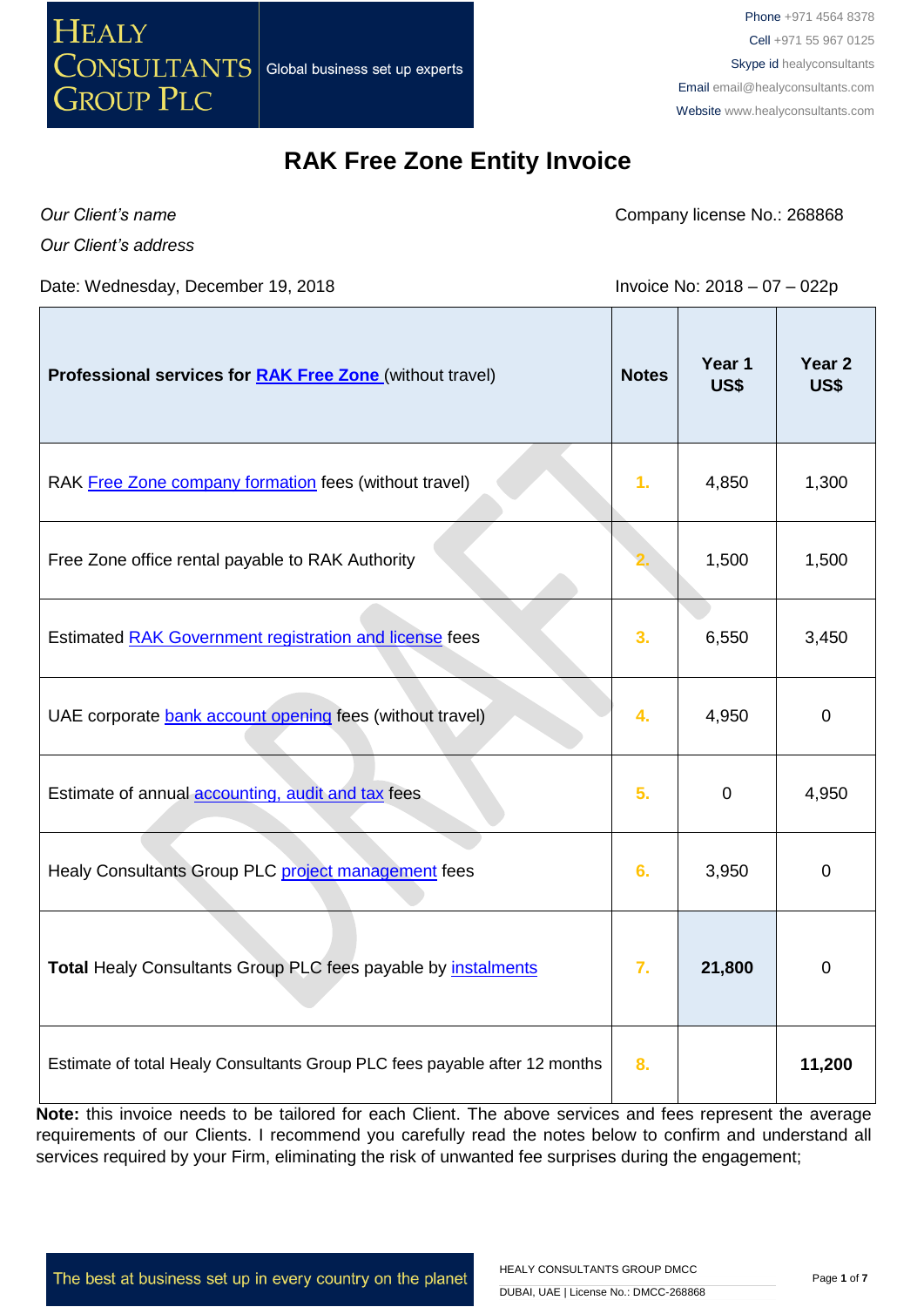

# **RAK Free Zone Entity Invoice**

#### *Notes to invoice above*

**1.** Healy Consultants Group PLC's fees to efficiently and effectively complete RAK freezone registration within [5 weeks](http://www.healyconsultants.com/ras-al-khaimah-free-zone/fees-timelines/#timelines) including **i)** choosing the optimum regulatory license for our Client's business activities; **ii)** reserving a company name with [RAK Authority;](http://rakftz.com/) **iii)** settlement of our accountant and lawyer fees; and **iv)** preparing a high quality company incorporation application to [RAK Authority;](http://rakftz.com/)

All [engagement fees](http://www.healyconsultants.com/company-registration-fees/) (click link) are agreed and paid up front and agree to the fees published on our country web pages. Consequently, there are no hidden fees, surprises or ambushes throughout the engagement. All engagement deadlines are agreed up front in the form of a [detailed project plan,](http://www.healyconsultants.com/index-important-links/example-project-plan/) mapping out [deliverables](http://www.healyconsultants.com/deliverables-to-our-clients/) by week throughout the engagement term;



Every week during the engagement, Healy Consultants Group PLC will email our Client a detailed status [update.](http://www.healyconsultants.com/index-important-links/weekly-engagement-status-email/) Our Client is immediately informed of engagement problems together with solutions. Your dedicated engagement manager is reachable by phone, Skype, live chat and email and will communicate in your preferred language;

- **2.** Before company incorporation is complete the RAK Government will review and approve a lease agreement fo[r office premises.](http://www.healyconsultants.com/virtual-office/) The estimated rental fees payable to the RAK Authority amount to US\$1,500 per annum for a [flexi desk](http://rak-ia.com/business-setup/108-2/flexi-facilities/) (eligible for 1 person's employment visa). In the unfortunate event, the RAK FZ Authority increases the rental rates, Healy Consultants Group PLC will revert to our client. This rental fee payment will be supported by an original receipt:
- **3.** This fee is an estimate of government costs payable during your Firm's engagement. For transparency purposes, all government fee payments will be supported by original receipts and invoices. Examples of government costs include **i)** submitting application and settling company registrations fees to the RAK Free Zone Authority; **ii)** reserving the company name with RAK Free Zone Authority; **iii)** other miscellaneous expenses such as couriers or buying registrations forms as well as; **iv)** estimate of annual license fees payable to RAK. Actual license fees will [depend on the business activity.](http://rakftz.com/) Following engagement completion, Healy Consultants Group PLC will refund our Client any excess of funds received over actual Government costs paid;
- **4.** Healy Consultants Group PLC will be pleased to open a Dubai corporate bank account. It is a timeconsuming task, and Healy Consultants Group PLC will shelter our Client from the associated administrative challenges. As you can appreciate, it is a difficult task to obtain bank account approval through a newly formed company when shareholders, directors and bank signatories reside overseas. Healy Consultants Group PLC will choose banks that have **i)** good e-banking platforms; **ii)** issue cheque books to pay local expenses; **iii)** if possible, do not rely on intermediate banks to handle their incoming and outgoing funds transfers; **iv)** issue corporate visa debit cards; and **v)** supply quality email and telephone customer service; The bank signatory to the bank account can be a foreigner and non-resident in UAE. That said, usually cheque books and debit cards are issued to those companies with a resident bank signatory. Healy Consultants Group PLC will prepare a business plan for the bank to optimize the probability of corporate bank account approval.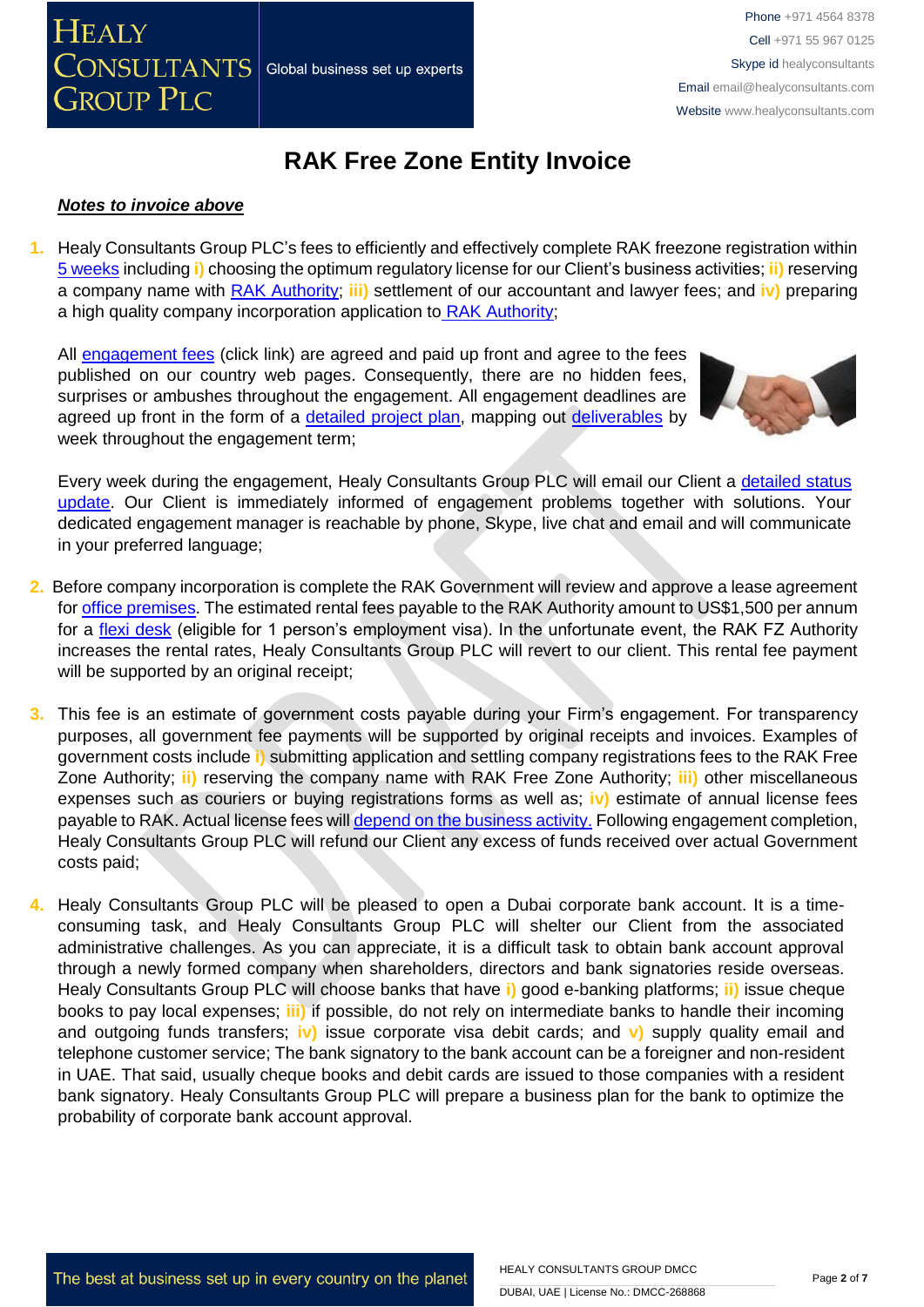**HEALY** 

## **RAK Free Zone Entity Invoice**

Depending on our Client's business and nationality, there is a 40% probability the banks will request a bank signatory to travel for a one-hour bank interview. Healy Consultants Group PLC will try its best to negotiate with the bank for a travel exemption. If our Client must travel to Dubai for corporate bank account opening, Healy Consultants Group PLC will refund our Client US\$950;

If our Client is not comfortable with only a Dubai corporate bank account, Healy Consultants Group PLC will be pleased to open [an international corporate bank account](http://www.healyconsultants.com/international-banking/) (click link) outside of Dubai. Examples include New York, Germany, Liechtenstein, Austria, Bulgaria, South Africa, Australia, London or South America. All banks will be top tier banks in these countries with excellent internet banking services. Example of our global banking partners include HSBC, Standard Chartered Bank, Citibank, Barclays, Standard bank, ANZ bank, VTB bank, UBS, Credit Suisse;

There is a 25% probability the bank officer will request **i)** a set of corporate documents to be certified by a local Public Notary or legalized by the Ministry of Industry and Trade; and **ii)** a set of personal documents from each individual director, shareholder and bank signatory to be certified, apostilled or attested in the nearest country embassy and translated to Arabic. Following appropriate attestation of signatures, bank due diligence and corporate bank account opening forms, our Client couriers signed corporate bank account opening set required by the bank to our preferred address;

The banks enjoy ultimate power of approval of corporate bank account applications. Consequently, guaranteed success is outside of Healy Consultants Group PLC's control. What is inside our control is the preparation and submission of a high-quality bank application that maximizes the likelihood of approval. To date, we enjoy a 100% approval record because of [our global banking relationships](http://www.healyconsultants.com/international-banking/corporate-accounts/) and determination.







Global banks continue to tighten corporate bank account opening procedures, their internal compliance departments completing more thorough due diligence of Clients. Consequently, our Clients should expect the bank account approval period to take up to 4 weeks. Furthermore, global banks now require evidence of proof of business in the country where the corporate bank account will be, including sales contracts or lease agreement;

- **5.** For an active trading company, these [accounting, audit](http://www.healyconsultants.com/uae-company-registration/tax-planning/) and tax fees are an estimate of Healy Consultants Group PLC fees to efficiently and effectively discharge your annual company accounting, audit and tax obligations. Following receipt of a set of draft accounting numbers from your company, Healy Consultants Group PLC will more accurately advise accounting and tax fees. For a dormant company, Healy Consultants Group PLC fees are only US\$950;
- **6.** Healy Consultants Group PLC project management fees relate to time and resources dedicated to:
	- **a)** thoroughly research and plan RAK business set up for our Client;
	- **b)** devising strategies to **i)** minimise the total engagement period **ii)** complete the engagement without our Client's travel **iii)** avoid the need for a Dubai [national](http://www.healyconsultants.com/corporate-advisory-services/nominee-shareholders-directors/national-shareholder-services/) [shareholder](http://www.healyconsultants.com/corporate-advisory-services/nominee-shareholders-directors/national-shareholder-services/) and **iv)** avoid the need for a specific regulatory license;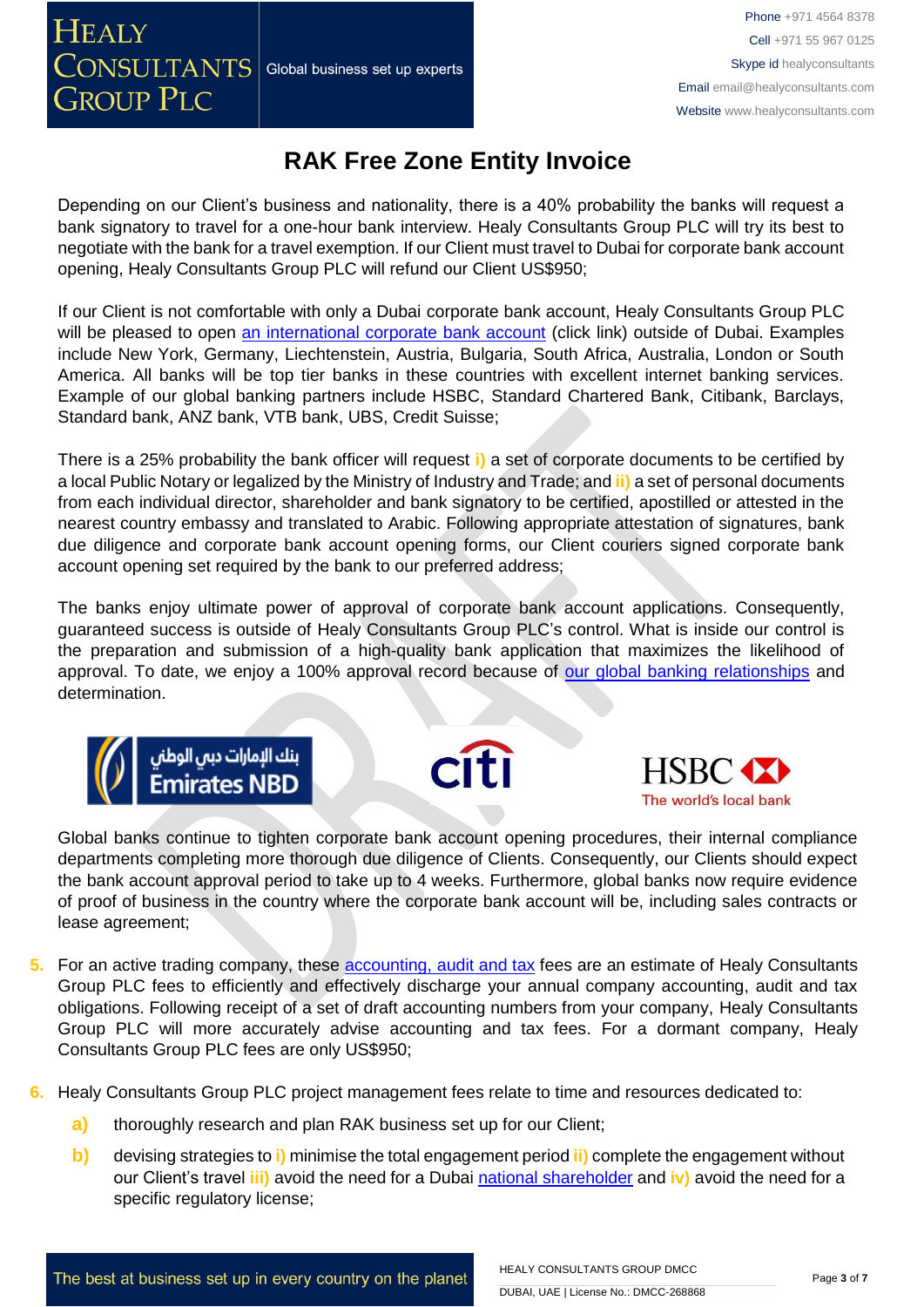## **RAK Free Zone Entity Invoice**

- **c)** agreeing the optimum corporate structure with our Client;
- **d)** submitting a high-quality company incorporation application to the **RAKIA FZ**;
- **e)** choosing the optimum regulatory license for our Client business activities (if required);
- **f)** injecting the paid-up share capital on our Client's behalf (if required);
- **g)** collating and supervising the legalisation and attestation and translation of Client documents;
- **h)** weekly detailed engagement [status updates](http://www.healyconsultants.com/index-important-links/weekly-engagement-status-email/) to our Client and weekly Thursday conference calls;
- **i)** payment of retainer fees to multiple local lawyers and accountants;
- **j)** ensuring our Client complies with local regulations and legally owns and controls the entity;
- **k)** ascertain the specific accounting, tax, legal and compliance considerations;
- **l)** finding solutions to [challenges that occur](http://www.healyconsultants.com/engagement-project-management/) throughout the engagement;
- **m)** determining the local and international tax obligations of the new entity, including corporate income tax, payroll taxes, withholding tax and sales taxes.
- **7.** All fees quoted in this invoice correspond to fees quoted [on Healy Consultants Group PLC's](http://www.healyconsultants.com/company-registration-fees/) website. Please review this invoice carefully to identify errors. During the rush of the business day, it is possible that Healy Consultants Group PLC inadvertently made fee calculation errors, typing errors or omitted services or omitted historic fee payments from Clients. In the unfortunate event you identify invoice errors, please revert to me directly re the same. I apologize in advance if I or my staff made invoice errors. In accordance with the [UAE VAT law,](https://www.tax.gov.ae/legislation.aspx) Healy Consultants Group DMCC will impose 5% VAT on all invoices issued to UAE based clients, where applicable, with effect from 1 January 2018;
- **8.** Assuming our Clients re-engage Healy Consultants Group PLC in year 2, this fee is an estimate of the fees payable next year, 12 months after the date of company registration;
- **9.** The fees quoted in this invoice are a prediction of the fees required to efficiently and effectively complete this engagement in a timely manner. If during the engagement Healy Consultants Group PLC realizes that the project is more complex than anticipated, requiring a large additional investment of time, my Firm will revert to request additional fees;
- **10.** Engage Healy Consultants Group PLC to [project manage](http://www.healyconsultants.com/project-manage-engagements/) business set up in every country on the planet. We are the best in the [world](http://www.healyconsultants.com/best-in-the-world/) at what we do, timely completing the  $A$  to  $Z$  of every country engagement;
- **11.** If our Client and Healy Consultants Group PLC properly plan this engagement, our Clients will *not* have to travel during this engagement. Healy Consultants Group PLC will efficiently complete company registration and corporate bank account opening in a timely manner without our Client's presence. Instead, our Client will need to **i)** sign and get documents legalized in the embassy in their country of origin; and **ii)** courier the originals to Healy Consultants Group PLC's office;



**12.** In accordance with RAK Free Trade Zone Authority, the issued share capital of US\$30,000 (AED 100,000) that does not need to be deposited to the company bank account for company registration purposes;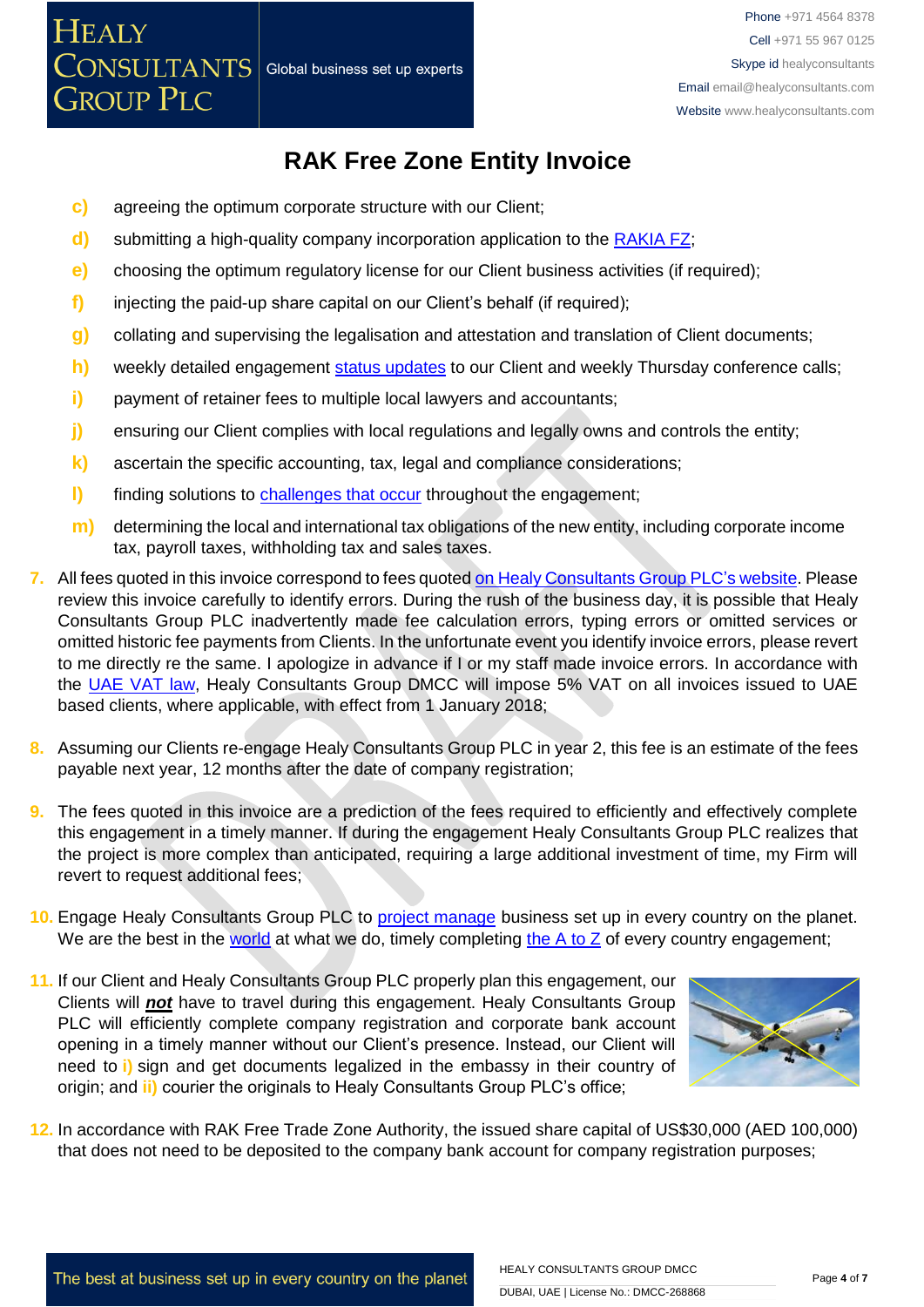## **RAK Free Zone Entity Invoice**

**13.** During the engagement, shareholders and directors documents may need to be translated into the local language before the Government and Bank approves company registration and corporate bank account opening respectively. Consequently, our Client should budget for possible additional translation and embassy atestation fees in their country of origin as well as in UAE. Either our Client or Healy Consultants Group PLC can complete this administrative task;

As always, Healy Consultants Group PLC will negotiate with all third parties to eliminate or reduce additonal engagement costs. For transparency purposes, all third-party fee payments will be supported by original receipts and invoices. Examples of possible third-party payments include **i)** embassy fees; **ii)** notary public costs; **iii)** official translator fees;

**14.** Many of our clients need to appoint a UAE national as their Local Service Agent (LSA or Sponsor) in order to do business inside the UAE. If required, Healy Consultants Group PLC will be pleased to provide our Client with a local professional passive nominee resident service agent in Dubai. Our one-time finder fee is US\$1,950 and includes **i)** supplying our Client with a detailed comparison table contrasting different local nationals interested in sponsoring the UAE entity; **ii)** aggressively and skilfully negotiating the annual local agent service fees; **iii)** crafting a local agent service agreement that protects our Client foreign investment in Dubai; **iv)** supplying our Client with detailed due diligence [documentation](https://www.healyconsultants.com/company-formation/due-diligence/); **v)** facilitating a skype or multiparty free dial in conference call with your preferred sponsor; and **vi)** registering the agent appointment with the government authorities;

Depending on the local service agent selected, our Client should budget to pay annual agent service fees ranging from US\$5,000 to US\$12,000. For transparency purposes, this annual fee is payable directly to the Dubai local agent by our Client, independently of Healy Consultants Group PLC. As we aggressively and skilfully negotiate the minimum annual fees with your preferred local agent, Healy Consultants Group PLC will cc our Client in our email communications;

- **15.** In accordance with the [UAE VAT law,](https://www.tax.gov.ae/legislation.aspx) a business must register for VAT if its taxable supplies and imports is anticipated to exceed AED375,000 (US\$102,000) in the next 30 days. Our VAT registration fees are US\$750;
- **16.** In accordance with the Free Zone Authority, each Free Zone company is required to appoint an auditor within 30 days of trade license issuance and supply the Free Zone Authority with an Auditor appointment letter. Estimate of auditor appointment charges are US\$300 payable directly to the Audit Firm;
- **17.** It is recommended that FZ companies appoint a Public Relations Officer (PRO), to be able to represent, submit and collect documentation on our Client's behalf. Many of our clients appoint Healy Consultants Group PLC. Our one-time fee for the same is US\$100;
- **18.** If our Client requires non-resident nominee shareholder and director services [\(click link\),](http://www.healyconsultants.com/corporate-outsourcing-services/nominee-shareholders-directors/) Healy Consultants Group PLC will be pleased to assist. Our fee for professional, passive nominee non-resident corporate shareholder amounts to US\$2,100 per annum. Our fee to be both non-resident nominee director and shareholder amounts to US\$6,600 per annum. Being the sole shareholders and sole director of a Client's company exposes Healy Consultants Group PLC to reputation, litigation and financial risk;
- **19.** It is important our Clients are aware of their personal and corporate tax obligations in their country of residence and domicile; and they will fulfill those obligations annually. Let us know if you need Healy Consultants Group PLC help to clarify your local and international annual tax reporting obligations.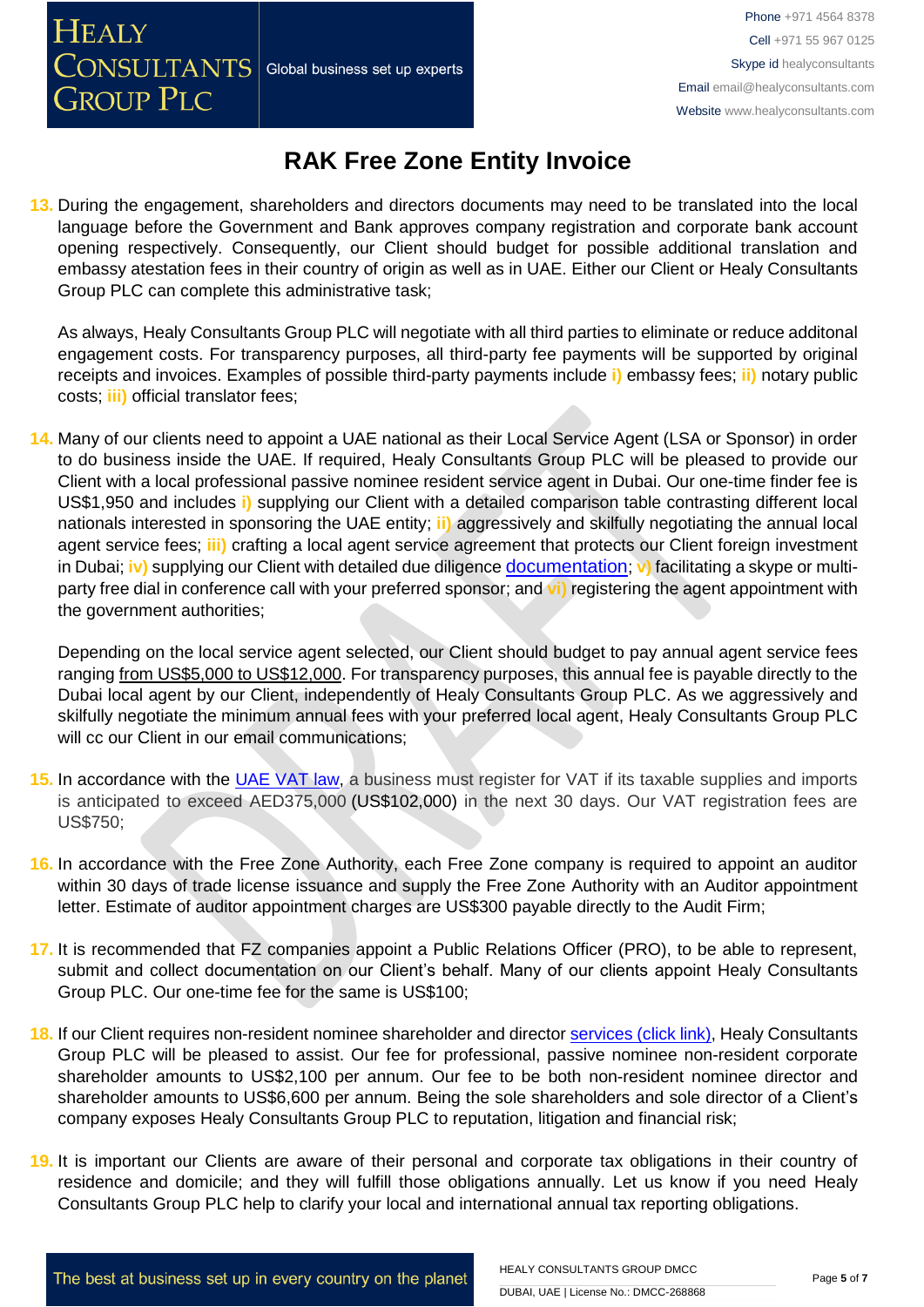CONSULTANTS Global business set up experts

**HEALY** 

**GROUP PLC** 

Phone +971 4564 8378 Cell +971 55 967 0125 Skype id healyconsultants Email [email@healyconsultants.com](mailto:EMAIL@HEALYCONSULTANTS.COM) Website [www.healyconsultants.com](http://www.healyconsultants.com/)

### **RAK Free Zone Entity Invoice**

20. If required, Healy Consultants Group PLC will be pleased to assist your firm to secure employee visa [ap](http://www.healyconsultants.com/dubai-company-registration/employment-visas/)provals. Our fee is US\$4,950 for the first employee and US\$3,950 per employee thereafter. Each employee visa includes **i)** a Government deposit of US\$800 (AED3,000), payable to the Government and refundable upon de-registration of the entity; **ii)** a medical fitness test of US\$235; and **iii)** emirates ID application and card issuance of US\$165. Before submitting a visa application, applicants must ensure their passport has at least 2 blank pages and a validity of at least 6 months. If a visa application is commenced with the applicant in UAE, the applicant must remain within the country during the process;

If required, Healy Consultants Group PLC will also apply for dependent visas. Our fees will be **i)** US\$2,950 for a spouse and **ii)** US\$1,950 per child. Dependent visas can only be applied after the principal sponsor has obtained **i)** an Emirates ID card, **ii)** a signed lease agreement for a residential property large enough to accommodate all dependents and **iii)** the Ejari registration for this residential property;

Our visa fees include **i)** preparation of a quality visa application; and **iii)** submitting to the correct Government immigration officers. The Government enjoys ultimate power of approval of visa applications. Consequently, guaranteed success is outside of Healy Consultants Group PLC's control. What is inside our control is the preparation and submission of a high-quality immigration visa application that maximizes the likelihood of visa approval;

- **21.** Depending on our Client's business and nationality, [RAK free Zone Authority](http://rakftz.com/Contact) may require a special regulatory license to carry on your business in the country. Healy Consultants Group PLC will assist our Client secure license approval; there may be additional engagement fees. However, the Government enjoys ultimate power of approval of company registrations and business licenses;
- **22.** Some of our Clients require an [immediate RAK](http://www.healyconsultants.com/turnkey-solutions/) solution. With this strategy, within a day Healy Consultants Group PLC can supply our Client **i)** an existing dormant RAK company number; **ii)** an already approved RAK corporate bank account number; and **iii)** a business address. Turnkey solutions are attractive to those entrepreneurs who wish to immediately close a country deal, sign a contract or invoice a customer;
- **23.** Monthly, quarterly and mid-year Government tax obligations include monthly bookkeeping and quarterly VAT reporting. If you need our help, Healy Consultants Group PLC can complete monthly Government reporting for a monthly fee of US\$860. Healy Consultants Group PLC monthly support will include **i)** receive in Dropbox the monthly invoices from our client; **ii)** label monthly bank statement transactions; and **iii)** submission of monthly employee payroll reporting;
- **24.** To assist our Clients to minimize foreign exchange costs, we offer the payment in SG\$, Euro, Pounds or US\$. Kindly let me know in which currency your Firm prefers to settle our fees and I will send an updated invoice, thank you;
- **25.** Healy Consultants Group PLC will only incorporate your company after 75% of [due diligence documentation](http://www.healyconsultants.com/due-diligence/) is received by email. Healy Consultants Group PLC will only open a corporate bank account after 100% of the Client's original due diligence documentation is received by courier;
- **26.** As stipulated on our [business website](http://www.healyconsultants.com/) and in section 3 of our engagement letter, Healy Consultants Group PLC will only commence the engagement following **i)** settlement of our fees; and **ii)** completion and signing of our legal engagement letter;